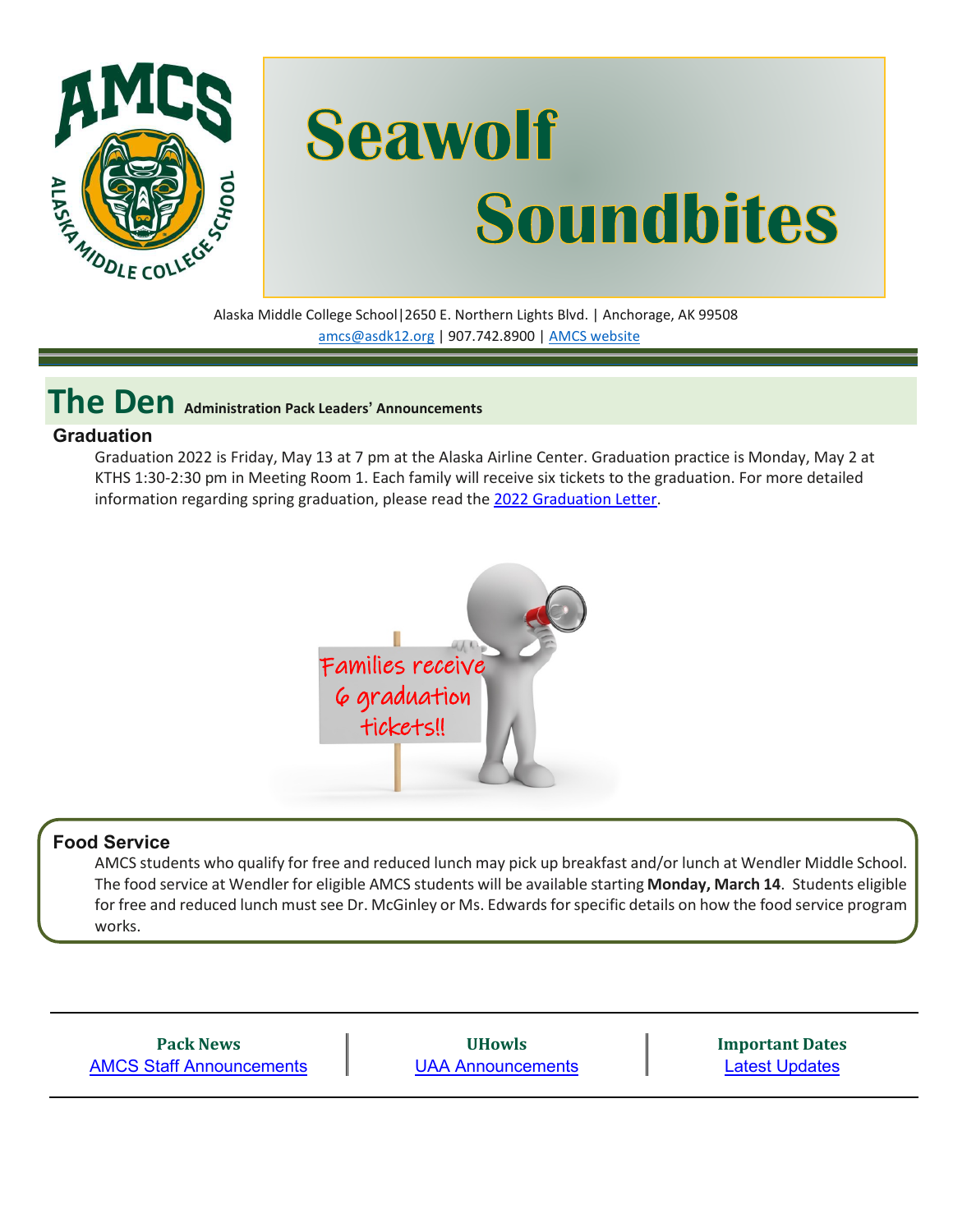#### **Alaska Brain Bee**

The Brain Bee is a fun neuroscience competition for high school students. In addition to competing for prizes, participants will have the opportunity to dissect sheep brains, train live laboratory rats, learn how they are used in research, and take a virtual tour of the human brain in the UAA Planetarium & Visualization Theater. Lunch will be provided. Do not miss this great event! Visit the [Brain Bee website.](https://www.uaa.alaska.edu/academics/college-of-arts-and-sciences/departments/biological-sciences/department-events/brain-bee/)

2022 Alaska Regional Brain Bee at the ConocoPhillips Integrated Sciences Building on

**Saturday, March 26 from 10:00 am - 2:30 pm**

[Register now and reserve your seat.](https://www.uaa.alaska.edu/academics/college-of-arts-and-sciences/departments/biological-sciences/department-events/brain-bee/)

#### **CNA: Opportunity to Pay for College**

If you are interested in a health career, KTHS is accepting applications for the Fall 2022 Certified Nurse Aide. This is a six-credit UAA course that may lead to certification and employment. For more information, visit [the](https://www.asdk12.org/Page/8243)  [KTHS CNA website.](https://www.asdk12.org/Page/8243)

### **Applications are due April 15.**

#### **Registrar's Range**

Grade changes: If a course grade changed after grades appeared in your student account in Q, or your repeated a class to replace a prior grade, you must notify Mrs. Sherwood. If the grade is for a college course, contact your UAA advisor once the grade has posted your UAA transcript. Your advisor will share the updated grade information with AMCS. Please note that grade changes/replacements are manual, and we will not know when your grade changes.

Transcript Requests: The Anchorage School District uses [ScribOrder](https://anchorageak.scriborder.com/) to request educational records. If you are under the age of 18, a parent/guardian must be the one to submit the request. Be sure to have requests legibly signed. We can send e-documents to most post-secondary institutions, so please enter this information in your request. Sending e-documents gets your transcripts to the schools much sooner than mailing, and it saves everybody time!

#### **Spirit Wear**

Get AMCS spirit wear now, order directly from the company and have it delivered to your doorstep; [place](http://www.tntsportsalaska.com/alaska-middle-college-school) your [order.](http://www.tntsportsalaska.com/alaska-middle-college-school)

#### **Important Troubleshooting Information**

For technical support for UAA software and Blackboard, contact UAA IT Help Desk at 907-786-4646. To reset your UAA password or look up your username, visit [UA Elmo.](https://elmo.alaska.edu/) 

<span id="page-1-0"></span>For issues with a Chromebook or Canvas, contact ASD IT Service Desk at 907-742-4357 from 8 am-5 pm, M-F.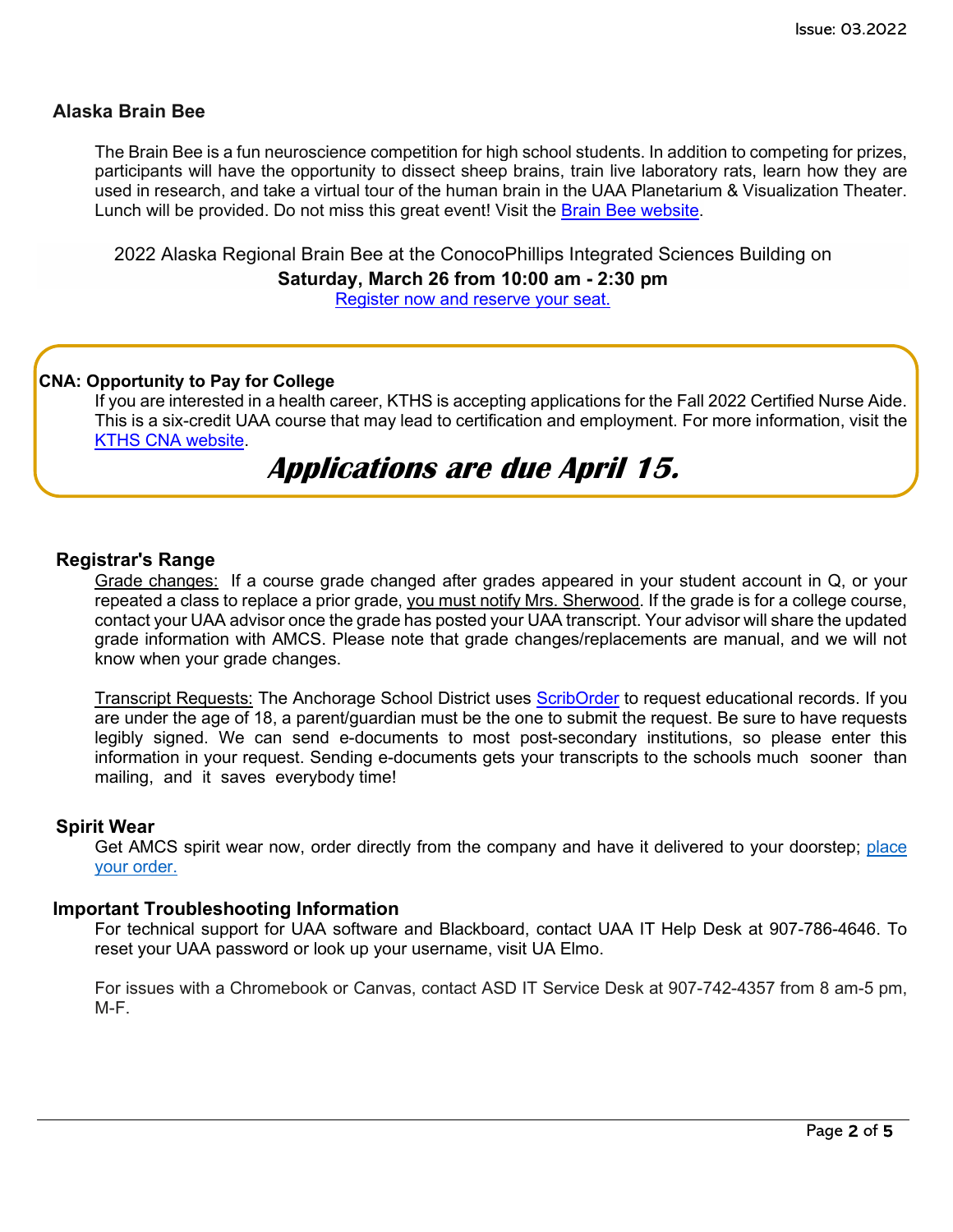## **Pack News** Program Pack Leaders' Announcements

#### **Counselor's Cave**

High school juniors: The QuestBridge College Prep Scholars Program is now open! Apply by **March 24** for awards like full scholarships to college summer programs, up to \$1,000 for a laptop, essay feedback, and more. Find out if you're eligible and apply for free at [www.questbridge.org.](http://www.questbridge.org/)

Image: 2022 College Prep [Scholars](https://nam12.safelinks.protection.outlook.com/?url=https%3A%2F%2Fquestbridge.s3.amazonaws.com%2FpdfUploads%2F61eb4f5a60295c030086deb6-94bc5ca79dbc478669020b8601e34905.pdf&data=04%7C01%7CGriffis_Kimberly%40asdk12.org%7C0c60a993e0e741631a6c08d9f7078447%7C036ce601e95a4e46a3bd6b742ed4bb35%7C0%7C0%7C637812433920024915%7CUnknown%7CTWFpbGZsb3d8eyJWIjoiMC4wLjAwMDAiLCJQIjoiV2luMzIiLCJBTiI6Ik1haWwiLCJXVCI6Mn0%3D%7C3000&sdata=OdTJbGclQy5HhH%2BhqI3UdjrnRbBKJKkfTCnH93o7tXk%3D&reserved=0) Program flyer

Juniors: Before submitting your midterm reports and scheduling your advising appointment, meet with Ms. Sherwood to discuss your graduation requirements and future plans. We will get you prepped and ready for your advising appointment at UAA. [https://calendly.com/amcs\\_counselor/consult-with-ms-sherwood](https://nam12.safelinks.protection.outlook.com/?url=https%3A%2F%2Fcalendly.com%2Famcs_counselor%2Fconsult-with-ms-sherwood&data=04%7C01%7CGriffis_Kimberly%40asdk12.org%7C0c60a993e0e741631a6c08d9f7078447%7C036ce601e95a4e46a3bd6b742ed4bb35%7C0%7C0%7C637812433920024915%7CUnknown%7CTWFpbGZsb3d8eyJWIjoiMC4wLjAwMDAiLCJQIjoiV2luMzIiLCJBTiI6Ik1haWwiLCJXVCI6Mn0%3D%7C3000&sdata=DaaWgT0yxTTs9WpbPZM0HzE7jMrztyeAscKbrioVffI%3D&reserved=0)

#### **Teacher's Terrain**

Yearbooks: The AMCS yearbook has been submitted for printing! We do have a few extra copies to sell, if you missed your chance, please contact Mrs. Harbison or Ms. Sherwood. We can check if we have any surplus copies left. We hope to distribute yearbooks in the first week of May.

### <span id="page-2-0"></span>**UHowls UAA Pack Leaders' Announcements**

#### **AMCS JUNIOR SP22 Progress Report & FA22 Advising Instructions**

It is the time when we check on your progress in your UAA courses. Midterm grades should be available in UAOnline and/or BlackBoard between February 18 and March 4, 2022.

#### **In order to schedule your FA22 advising appointment with your Middle College advisor, you need to submit your midterm grades, your high school graduation requirements, and your proposed college courses for the fall 2022.**

**SUBMIT MIDTERM [PROGRESS](https://nam12.safelinks.protection.outlook.com/?url=https%3A%2F%2Fuaa.co1.qualtrics.com%2Fjfe%2Fform%2FSV_bQ8Qm95rtCBOW1M&data=04%7C01%7Cgriffis_kimberly%40asdk12.org%7C394830e3ded2419588cb08d9faea4eab%7C036ce601e95a4e46a3bd6b742ed4bb35%7C0%7C1%7C637816706522268702%7CUnknown%7CTWFpbGZsb3d8eyJWIjoiMC4wLjAwMDAiLCJQIjoiV2luMzIiLCJBTiI6Ik1haWwiLCJXVCI6Mn0%3D%7C2000&sdata=RQhTL%2BypjSw%2Brf1jwzu%2BOol3mmOCxcSvUDrx6AZEMuQ%3D&reserved=0) REPORT HERE**. Once you turn in your midterm grades, schedule your advising appointment by going to [https://uaa.campus.eab.com/.](https://nam12.safelinks.protection.outlook.com/?url=https%3A%2F%2Fuaa.campus.eab.com%2F&data=04%7C01%7Cgriffis_kimberly%40asdk12.org%7C394830e3ded2419588cb08d9faea4eab%7C036ce601e95a4e46a3bd6b742ed4bb35%7C0%7C1%7C637816706522268702%7CUnknown%7CTWFpbGZsb3d8eyJWIjoiMC4wLjAwMDAiLCJQIjoiV2luMzIiLCJBTiI6Ik1haWwiLCJXVCI6Mn0%3D%7C2000&sdata=%2FHOw%2F1xpCxHLsWIeUALZHFA9N4rHoYdEXlIgH5TNd64%3D&reserved=0) Middle College advising appointments for returning students are available from March 21 - April 15. After that, we will start meeting with the new cohort of AMCS students for FA22.

#### **AMCS SENIOR SP22 Midterm Progress & Exit Survey**

#### Seniors, it is essential for us to know how you are doing in your classes and to help you prepare for **your next steps after high school.**

Please take a few minutes to complete the **Senior Exit [Survey.](https://nam12.safelinks.protection.outlook.com/?url=https%3A%2F%2Fuaa.co1.qualtrics.com%2Fjfe%2Fform%2FSV_833XSzeyOvjRSd0&data=04%7C01%7Cgriffis_kimberly%40asdk12.org%7C394830e3ded2419588cb08d9faea4eab%7C036ce601e95a4e46a3bd6b742ed4bb35%7C0%7C1%7C637816706522268702%7CUnknown%7CTWFpbGZsb3d8eyJWIjoiMC4wLjAwMDAiLCJQIjoiV2luMzIiLCJBTiI6Ik1haWwiLCJXVCI6Mn0%3D%7C2000&sdata=q4QhOrJyy8NEVsy1my0Yb2ICa2SNJu748zROAIElryo%3D&reserved=0)** Your midterm grades should be available in UAOnline and/or BlackBoard between February 18 and March 4, 2022. If you have applied to a UAA program and need to know which UAA advisor to schedule a meeting with for your fall classes, then please reach out to your Middle College advisor.

SENIORS**:** All SENIOR advising holds will be removed once the Withdrawal period is over on March 25, 2022. If you still want help applying to UAA, UAS, or UAF, please contact your Middle College advisor. For seniors going elsewhere, official UAA transcripts can be ordered through the UAOnline Official Transcript Ordering Service (Parchment Exchange). Login to UAOnline, choose "Student Services and Account Information," choose "Official Transcript Request Service," and then follow the instructions.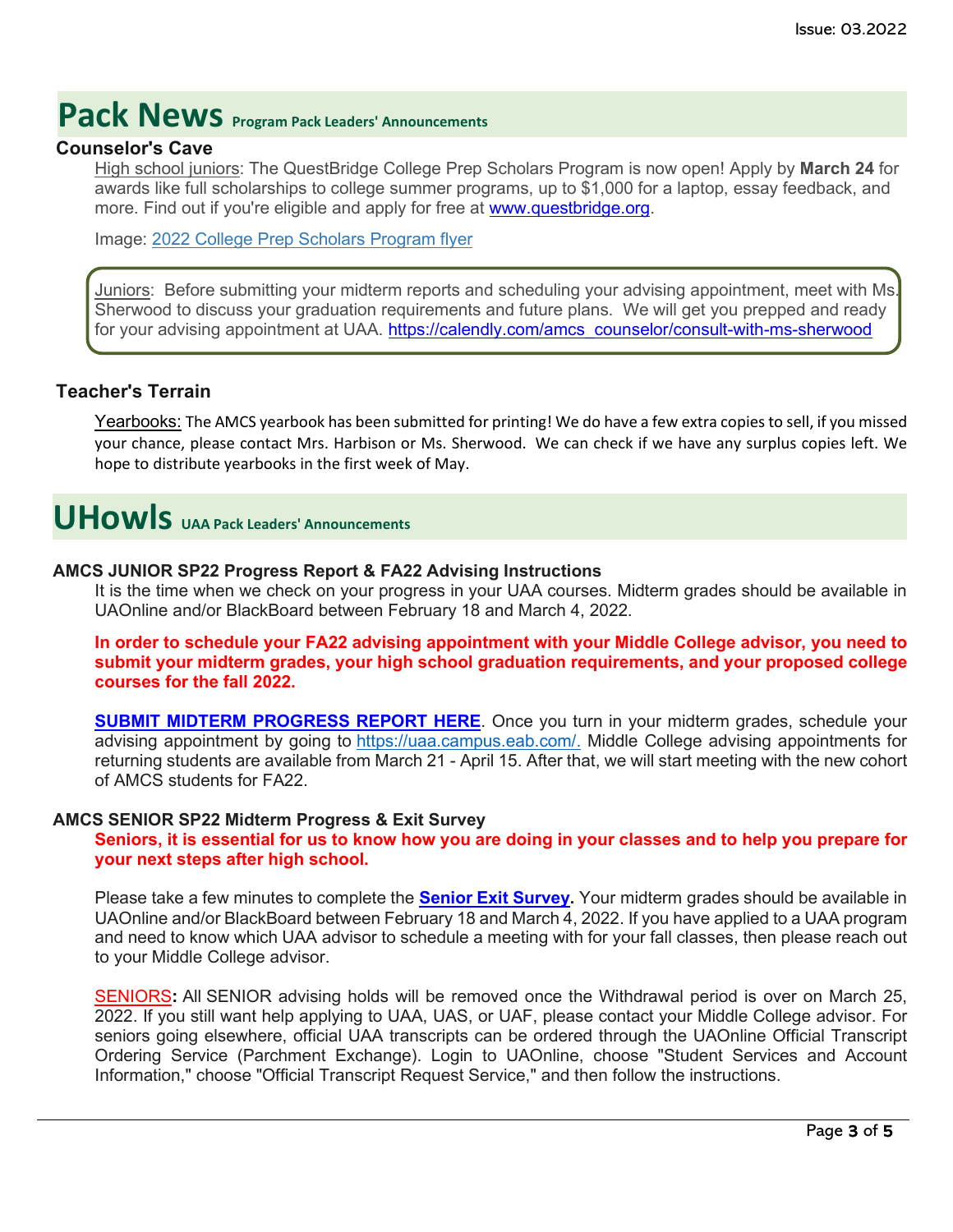Electronic Transcripts: The fastest delivery - Processed and delivered by the next business day. University of Alaska official transcript delivered by email in a secure electronic PDF. Paper Transcript: Official University of Alaska paper transcript processed the next business day and mailed by carrier of the student's choice (USPS or FedEx) *\*Before ordering an electronic transcript, please confirm with the recipient that they will accept an electronic transcript and check your unofficial transcript at UAOnline to ensure it is up-to-date.*

**If you missed the AMCS All School Gathering, then please take a few minutes to review the [slideshow](https://nam12.safelinks.protection.outlook.com/?url=https%3A%2F%2Fdocs.google.com%2Fpresentation%2Fd%2F1zgx2m9Ii15AUMMy89o8bpE6SDRkUhh3v%2Fedit%3Fusp%3Dsharing%26ouid%3D104239675417306158674%26rtpof%3Dtrue%26sd%3Dtrue&data=04%7C01%7Cgriffis_kimberly%40asdk12.org%7C394830e3ded2419588cb08d9faea4eab%7C036ce601e95a4e46a3bd6b742ed4bb35%7C0%7C1%7C637816706522268702%7CUnknown%7CTWFpbGZsb3d8eyJWIjoiMC4wLjAwMDAiLCJQIjoiV2luMzIiLCJBTiI6Ik1haWwiLCJXVCI6Mn0%3D%7C2000&sdata=VNgpelvRhvB2iyWox6PO3QEB%2BaWgvggfUXxEf47oV40%3D&reserved=0) or connect with a peer who attended the meeting.**

### <span id="page-3-0"></span>**Upcoming Important Dates Fall Semester**

#### **March**

| 4        | No ASD classes; UAA is in session    |  |
|----------|--------------------------------------|--|
| $7 - 11$ | Spring Break - No ASD or UAA classes |  |
| -21      | Fall 2022 UAA advising begins        |  |
| 25       | UAA course withdrawal deadline       |  |

- **April**<br>26-30
- UAA final exams



### **Pack Leaders Contact Information**

#### **Administration**

Kern McGinley, Principal methods of the matter of the maginley kern@asdk12.org<br>Denise Edwards. Assistant Principal methods of the maginal methods of the maginal methods of the Denise of the Denise Edwards, Assistant Principal Gabriele Beltz, Administrative Assistant beltz the state of the beltz dabriele@asdk12.org<br>Jane Todd, Registrar beltz the state of the state of todd jane@asdk12.org

#### **Program**

Kim Griffis, AMCS Coordinator and the state of the state of the state of the state of the state of the Sherwood<br>Beth Sherwood, AMCS Counselor Beth Sherwood, AMCS Counselor Ariel Harbison, AMCS Math Teacher harbitic [harbison\\_ariel@asdk12.org](mailto:harbison_ariel@asdk12.org) Traci Espeland, AMCS Writing Teacher espectrum of the espeland traci@asdk12.org

#### **University of Alaska Anchorage**

Tamika Dowdy, Program Coordinator the theory of the three transitions of the transition of the transition of the transition of the transition of the transition of the transition of the transition of the transition of the t Heather Brekke, Advisor for AMCS [hlbrekke@alaska.edu](mailto:hlbrekke@alaska.edu)

[todd\\_jane@asdk12.org](mailto:todd_jane@asdk12.org)